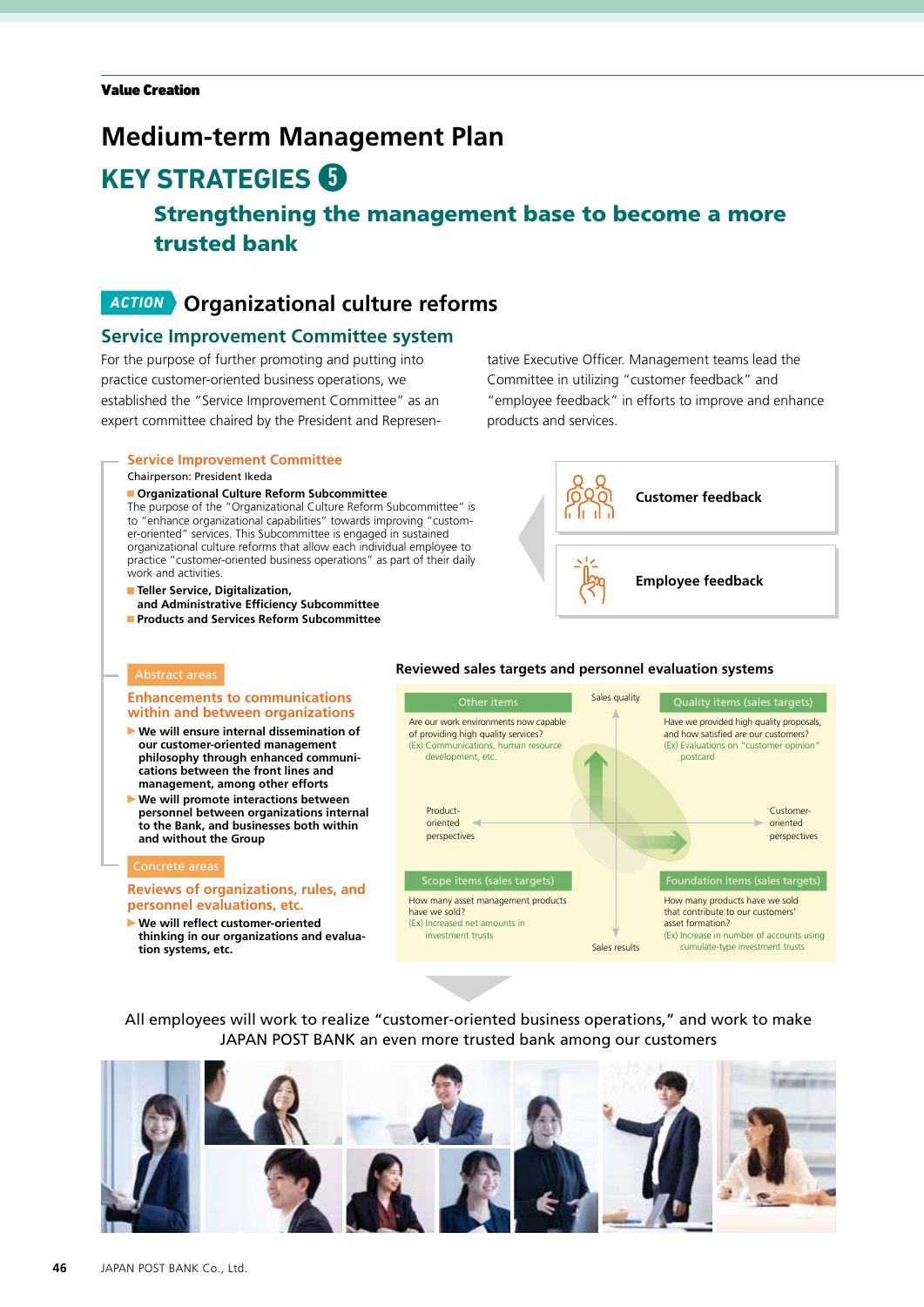

Norito Ikeda Director, President and Representative Executive Officer

### **Aiming to become a trusted bank**

Under the slogan of "Deepening trust, and taking on the challenge for financial innovations," we aim to serve as a trusted bank in which all of our employees realize customer-oriented business operations, and are therefore engaged in sustained organizational culture reforms and internal control systems reinforcement. In particular, organizational culture reforms as led by the Service Improvement Committee under the direct jurisdiction of the president are intended to ensure information sharing within the organization and instill a culture that conducts business from the standpoint of our customers.

Moreover, in September 2020 we set up the "President's Direct-line Opinion Box" to promote communication with all employees. I read every opinion sent to me through this opinion box and publish video messages to all of our employees as my response. We also made a fundamental review of our sales targets and human resources targets in a way that places a greater priority on "sales quality" over "sales results" and on "customer-oriented perspectives" over "product-oriented perspectives." We aim to serve as a trusted bank through these types of efforts.

# **Systems for incorporating customer and employee feedback**

- Regularly broadcasting president and executive officer video messages
- Holding front line meetings (measure to enhance communication with management teams)
- Installing the "JAPAN POST BANK President's Direct-line Opinion Box"
- Reorganizing the Customer Satisfaction Department



Filming an executive officer's video message (Executive Vice President, Yoshinori Hagino)



Holding a front line meeting

 **See page 52 for details**

### **Establishing the Diversity Committee and its activities**

In working to solve the different challenges faced by each organization and region, we deploy Diversity Committee activities within all organizations in the Head Office, Regional Headquarters, and Operation Support Centers. This Committee is led by the President and Representative Executive Officer and is composed of members from each organization with various backgrounds and careers. In addition to investigating and determining diversity management promotion policies and programs for each organization, the Committee provides suggestions in line with the challenges and situations based on employee feedback.

We hold the Japan Post Bank Diversity Forum to deepen recognition of diversity and create company-wide awareness that leads to action for the future. We held the Forum online for the first time during FY2021/3, during which approximately 240 employees from all across Japan of every age, position, and gender participated. The Forum served as a location for dialogue where the President as head of the company and employees from all over Japan were able to directly share their understanding and thoughts on promoting diversity in real-time.

Unlike the Service Improvement Committee Organizational Culture Reform Subcommittee, which has a top-down structure, the Diversity Committee has a bottom-up structure, allowing us to promote diversity through a dual set of activities that enable synergies.



Holding the JAPAN POST BANK Diversity Forum online



Employees from the Kyushu Area received an award as an organization that performs good practices



President and Representative Executive Officer (left) and General Manager of Diversity and Inclusion Department (right)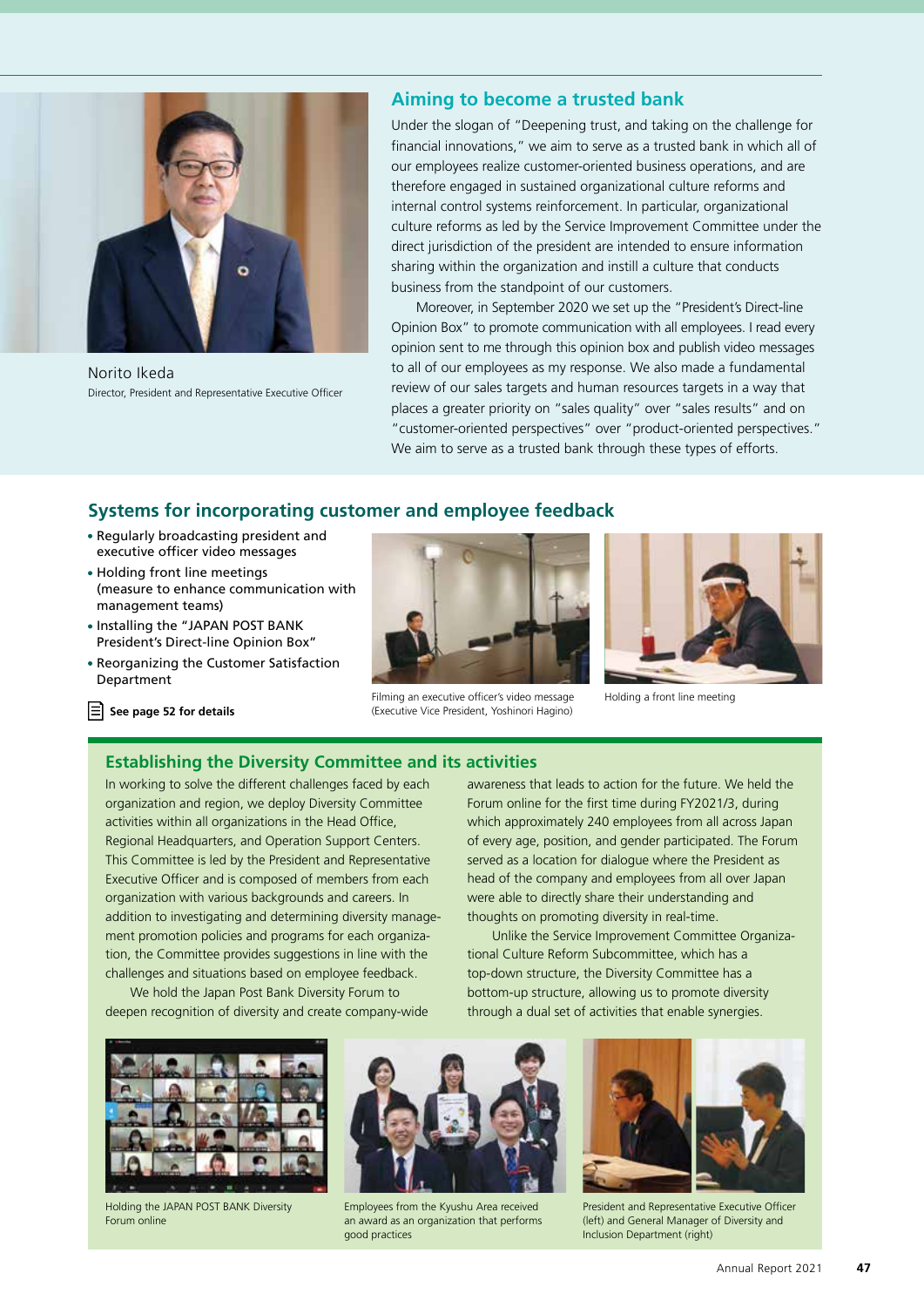### Value Creation

### **Medium-term Management Plan KEY STRATEGIES** 5

Strengthening the management base to become a more trusted bank

# *ACTION* **Improving internal control systems**

### **Enhancements to risk management systems**

We will work to strengthen the risk management system, including making enhancements to the voluntary management of the 1st line (Marketing Division, Operation Division) and making internally cross-sectional enhancements to control systems in the 2nd line (Management Division) and 3rd line (Internal Audit Division) pertaining to the 1st line.

## **Ensuring safety and security**

We will strive to "ensure safety and security," including implementing sophisticated security measures and enhancing IT governance and security verification systems suited for emerging risks.

### **Details on other initiatives**

We will provide prompt compensation whenever damages arise.

- We will enhance risk sensitivity via enhanced human resource development and personnel exchanges within and between the 1st, 2nd, and 3rd lines and share aggregated risk-related information organizationally.
- We will disclose information at appropriate times and to appropriate degrees.

# **Managing Cyber Security\***

JAPAN POST BANK regards the risk of cyber attacks as one of the top risks in management and works to continuously improve cyber security through management leadership.

The Bank has put in place a dedicated department for cyber security and assigned a CISO (Chief Information Security Officer) while maintaining multilayered

defenses and detection measures. In addition to assigning human resources with expertise, the Bank is working to provide customers with safe and secure services continuously by analyzing new attack methods and taking countermeasures in cooperation with external specialized organizations.

\* To make sure that no problems arise, including the leakage or tampering of electronic data or failure of IT and control systems to perform their expected functions.

# **Sophistication of "anti-money laundering" and "combating the financing of terrorism" will be enhanced**

In accordance with the Financial Services Agency's "Guidelines for Anti-Money Laundering and Combating the Financing of Terrorism", JAPAN POST BANK establishes the basic policy with regard to the measures against money laundering and financing of terrorism and is implementing the management-driven measures as this is the most important management agenda.

Specifically, from the standpoint of preventing the Bank's products and services from being misused, the Bank identifies and evaluates the money laundering and financing of terrorism risks in terms of the characteristics

## **Enhancements of compliance systems**

In the midst of the Group's concerted efforts to restore trust in our business operations, we take seriously the increasing number of internal crimes, including the case of long-term and high-value cash fraud at the post office in Nagasaki Prefecture announced on April 6, 2021. In each of these cases, we will compensate the affected customers, and we are working with JAPAN POST Co., Ltd. to analyze

of business, relevant laws and regulations, etc., and takes appropriate measures to effectively mitigate these risks.

The management is proactively taking the leading role for implementing the measures against money laundering and financing of terrorism with support of the relevant outside professionals. The Bank nominates the senior management and senior manager who are responsible for this mission and clarifies the roles and responsibilities of all the managers and employees, and implements the countermeasures.

the causes of the incidents and consider measures to prevent recurrence, pushing ahead toward the elimination of scandals through thorough and stricter compliance.

In addition, we have worked to ensure appropriate sales of asset management products and to improve our internal reporting system.